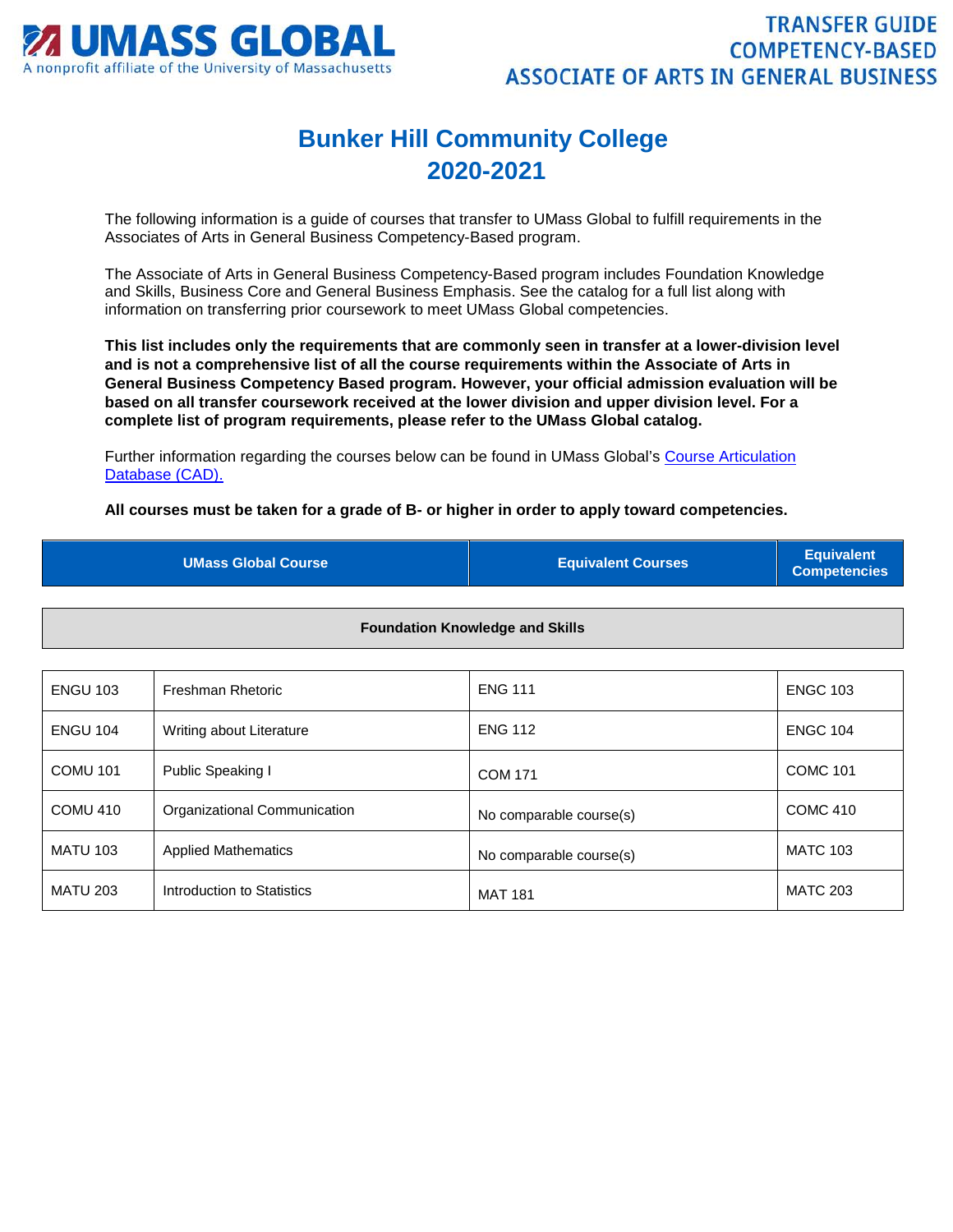|                     |                                   | ARB 101, 102                                 |                 |
|---------------------|-----------------------------------|----------------------------------------------|-----------------|
|                     |                                   | <b>BUS 207</b>                               |                 |
|                     |                                   | CHN 101, 102                                 |                 |
|                     |                                   | COM 101, 102, 241, 242                       |                 |
|                     |                                   | ENG 203, ENG 231, ENG 232                    |                 |
|                     |                                   | FRE 101, 102, 201, 202                       |                 |
|                     |                                   | GER 101, 102                                 |                 |
|                     |                                   | <b>INT 110</b>                               |                 |
|                     |                                   | ITL 101, 102                                 |                 |
|                     |                                   | JPN 101, 102                                 |                 |
|                     |                                   | LCS 101AG, 101AR, 101G, 101JJ, 101QQ,        |                 |
|                     |                                   | 101YY                                        | <b>PHLC 110</b> |
| Humanities          | Any 9 credits of Humanities       | LIT 201, 203, 204, 206, 207, 211, 212, 217,  | HUMC 110, 115   |
|                     |                                   | 218, 219, 220, 221, 223, 224, 225, 227, 229, |                 |
|                     |                                   | 230, 231, 233, 241, 242, 250                 |                 |
|                     |                                   | MUS 101, 105, 106, 130, 133, 144, 147, 171,  |                 |
|                     |                                   | 180                                          |                 |
|                     |                                   | PHL 101, 103                                 |                 |
|                     |                                   | <b>REL 111</b>                               |                 |
|                     |                                   | RUS 101, 102                                 |                 |
|                     |                                   | <b>SOC 229</b>                               |                 |
|                     |                                   | SPN 101, 102, 201, 202                       |                 |
|                     |                                   | THE 107, 108, 109, 111, 113, 115             |                 |
|                     |                                   | VMA 113, 122, 221                            |                 |
|                     |                                   | <b>AST 102</b>                               |                 |
|                     | Any 6 credits of Natural Sciences | BIO 101, 105, 108, 111, 195, 196, 203, 204,  |                 |
|                     |                                   | 205, 207, 211                                |                 |
| Natural<br>Sciences |                                   | CHM 120, 121, 151, 201, 202, 251, 252        |                 |
|                     |                                   | ENV 105, 106, 115                            |                 |
|                     |                                   | LCS 101AH                                    | NSCC 115, 110   |
|                     |                                   | MIG 261                                      |                 |
|                     |                                   | MLT 212, 242                                 |                 |
|                     |                                   | PHY 191, 201, 202, 251, 252                  |                 |
|                     |                                   | <b>SON 113</b>                               |                 |
|                     |                                   |                                              |                 |